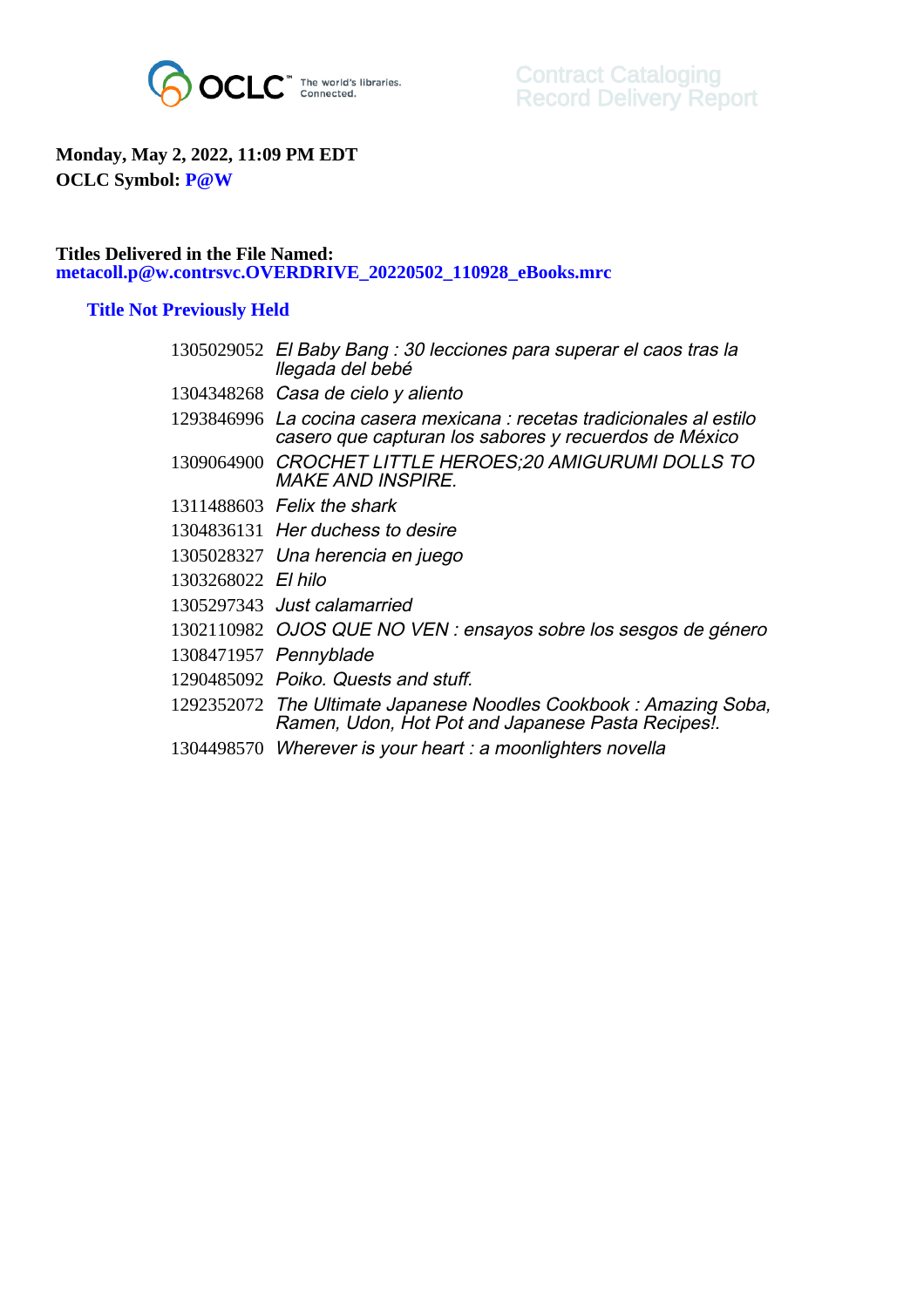**Titles Delivered in the File Named: metacoll.p@w.contrsvc.OVERDRIVE\_20220502\_110928\_eAudios.mrc**

## **Title Not Previously Held**

|                         | 1309879237 12 Bytes: How We Got Here, Where We Might Go Next                                                                 |
|-------------------------|------------------------------------------------------------------------------------------------------------------------------|
|                         | 1298898028 El abanico de seda                                                                                                |
|                         | 1303004272 The ABCs of Black history                                                                                         |
|                         | 1298898075 Agatha Raisin y la quiche letal                                                                                   |
|                         | 1304498364 Antes de diciembre                                                                                                |
| 1311488884 Beautiful    |                                                                                                                              |
|                         | 1303003015 The bride experiment                                                                                              |
|                         | 1311488907 A brief history of equality                                                                                       |
|                         | 1309297636 Cámara de gas                                                                                                     |
|                         | 1294395590 China unbound: A New World Disorder                                                                               |
|                         | 1302341641 Conventions of war                                                                                                |
|                         | 1304498349 De cero a rico                                                                                                    |
|                         | 1303003424 Double dose                                                                                                       |
|                         | 1304498410 Feminidad salvaje : manifiesto de una sexualidad propia                                                           |
|                         | 1305028201 El hábito de la incredulidad : cómo utilizar la duda para hacer<br>las paces con tu critico interior              |
|                         | 1192471905 Hunger Untamed: Feral Warriors Series, Book 5                                                                     |
| 1302341710 The hush     |                                                                                                                              |
|                         | 1302746838 Infiltrado en el KKKLAN                                                                                           |
| 1299313675 El inquilino |                                                                                                                              |
| 1302341626 Killer keys  |                                                                                                                              |
|                         | 1302341640 King Arthur and the Knights of the Round Table                                                                    |
|                         | 1302341604 Light of darkness                                                                                                 |
| 1311274750 Love         |                                                                                                                              |
|                         | 1304498351 Meditaciones para sanar el corazón : para cultivar el amor y<br>liberarse de la ansiedad                          |
|                         | 1302341618 Mr. High Maintenance : a novel                                                                                    |
|                         | 1302341617 The newly witch game                                                                                              |
|                         | 1302341612 The revenant                                                                                                      |
|                         | 1298897959 Sangre azul                                                                                                       |
|                         | 1302341598 The savage kind                                                                                                   |
|                         | 1304494731 Sexo ATR : a todo ritmo : la educación sexual que queremos                                                        |
|                         | 1302341642 The sexy series. Books 1-3                                                                                        |
|                         | 1305028199 Soul cats: how our feline friends teach us to live from the<br>heart                                              |
|                         | 1298898057 La tapadera                                                                                                       |
|                         | 1295433233 That dark infinity                                                                                                |
| 1304498347 La trampa    |                                                                                                                              |
|                         | 1298898037 El último baile                                                                                                   |
|                         | 1304498348 Viral : la historia de la eterna lucha de la humanidad contra<br>los virus                                        |
|                         | 1311274704 Walk between worlds                                                                                               |
|                         | 1311488917 Where echoes live                                                                                                 |
|                         | 1310240850 The Wild World Handbook: Creatures: How Adventurers,<br>Artists, Scientists--and You--Can Protect Earth's Animals |
|                         |                                                                                                                              |